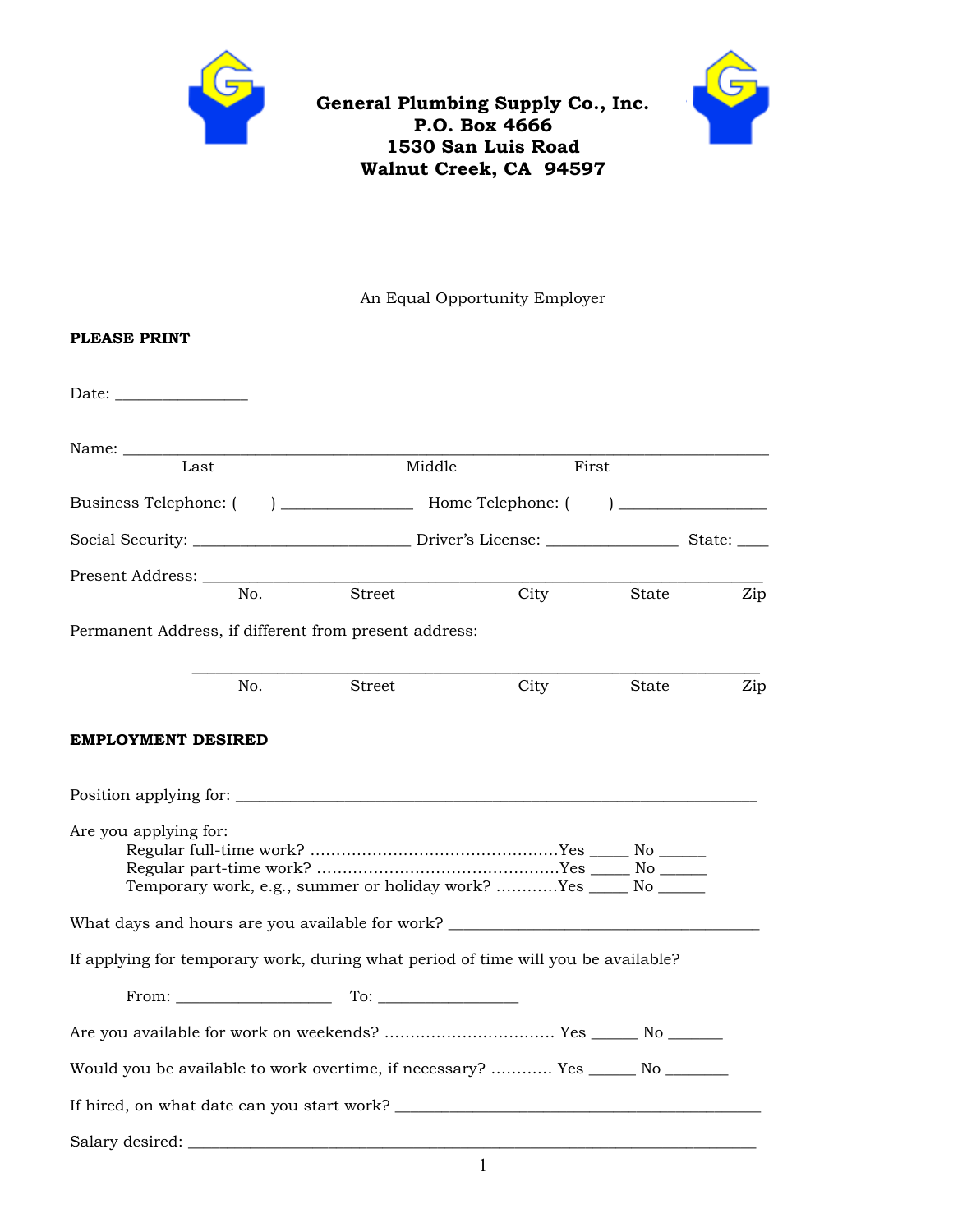#### **PERSONAL INFORMATION**

| Have you ever applied to or worked for General Plumbing Supply before? Yes _______ No ________                                                                                                                                                                                            |
|-------------------------------------------------------------------------------------------------------------------------------------------------------------------------------------------------------------------------------------------------------------------------------------------|
|                                                                                                                                                                                                                                                                                           |
| Do you have any friends or relatives working for General Plumbing Supply? Yes ______ No _______                                                                                                                                                                                           |
| If yes, state name(s) and relationship(s) $\frac{1}{1}$ = $\frac{1}{1}$ = $\frac{1}{1}$ = $\frac{1}{1}$ = $\frac{1}{1}$ = $\frac{1}{1}$ = $\frac{1}{1}$ = $\frac{1}{1}$ = $\frac{1}{1}$ = $\frac{1}{1}$ = $\frac{1}{1}$ = $\frac{1}{1}$ = $\frac{1}{1}$ = $\frac{1}{1}$ = $\frac{1}{1}$ = |
|                                                                                                                                                                                                                                                                                           |
| If hired, would you have reliable means of transportation to and from work? Yes _______ No ______                                                                                                                                                                                         |
| (If under 18, hire is subject to verification that you are of minimum legal age.)                                                                                                                                                                                                         |
| If hired, can you present evidence of your U.S. citizenship or proof of your legal right to live and                                                                                                                                                                                      |
| Are you able to perform the essential functions of the job for which you are applying, either with or without                                                                                                                                                                             |
| If no, describe the functions that cannot be performed:                                                                                                                                                                                                                                   |
| (Note: We comply with the ADA and consider reasonable accommodation measures that may be necessary<br>for eligible applicants/employees to perform essential functions. Hire may be subject to passing a medical<br>examination, and to skill and agility tests.)                         |
| The successful applicant will be required to pass a pre-employment drug screen.                                                                                                                                                                                                           |
| DMV printout will be required before hire.                                                                                                                                                                                                                                                |
| Have you ever been convicted of a criminal offense (felony or serious misdemeanor)? Yes ______ No ______<br>(Convictions for marijuana-related misdemeanor offenses that are more that two years old need not<br>be listed)                                                               |
| If yes, state nature of the crime(s), when and where convicted and disposition of the case(s).                                                                                                                                                                                            |

(Note: No applicant will be denied employment solely on the grounds of a conviction of a criminal offense. The nature of the offense, the date of the offense, the surrounding circumstances and the relevance of the offense to the position applied for may, however, be considered.)

\_\_\_\_\_\_\_\_\_\_\_\_\_\_\_\_\_\_\_\_\_\_\_\_\_\_\_\_\_\_\_\_\_\_\_\_\_\_\_\_\_\_\_\_\_\_\_\_\_\_\_\_\_\_\_\_\_\_\_\_\_\_\_\_\_\_\_\_\_\_\_\_\_\_\_\_\_\_\_\_\_\_\_\_\_\_\_\_\_\_\_\_\_\_\_\_\_\_

\_\_\_\_\_\_\_\_\_\_\_\_\_\_\_\_\_\_\_\_\_\_\_\_\_\_\_\_\_\_\_\_\_\_\_\_\_\_\_\_\_\_\_\_\_\_\_\_\_\_\_\_\_\_\_\_\_\_\_\_\_\_\_\_\_\_\_\_\_\_\_\_\_\_\_\_\_\_\_\_\_\_\_\_\_\_\_\_\_\_\_\_\_\_\_\_\_\_

Are you currently employed? …………………………………………………Yes \_\_\_\_\_\_\_\_ No \_\_\_\_\_\_\_\_

If so, may we contact your current employer? ………………… Yes \_\_\_\_\_\_\_\_ No \_\_\_\_\_\_\_\_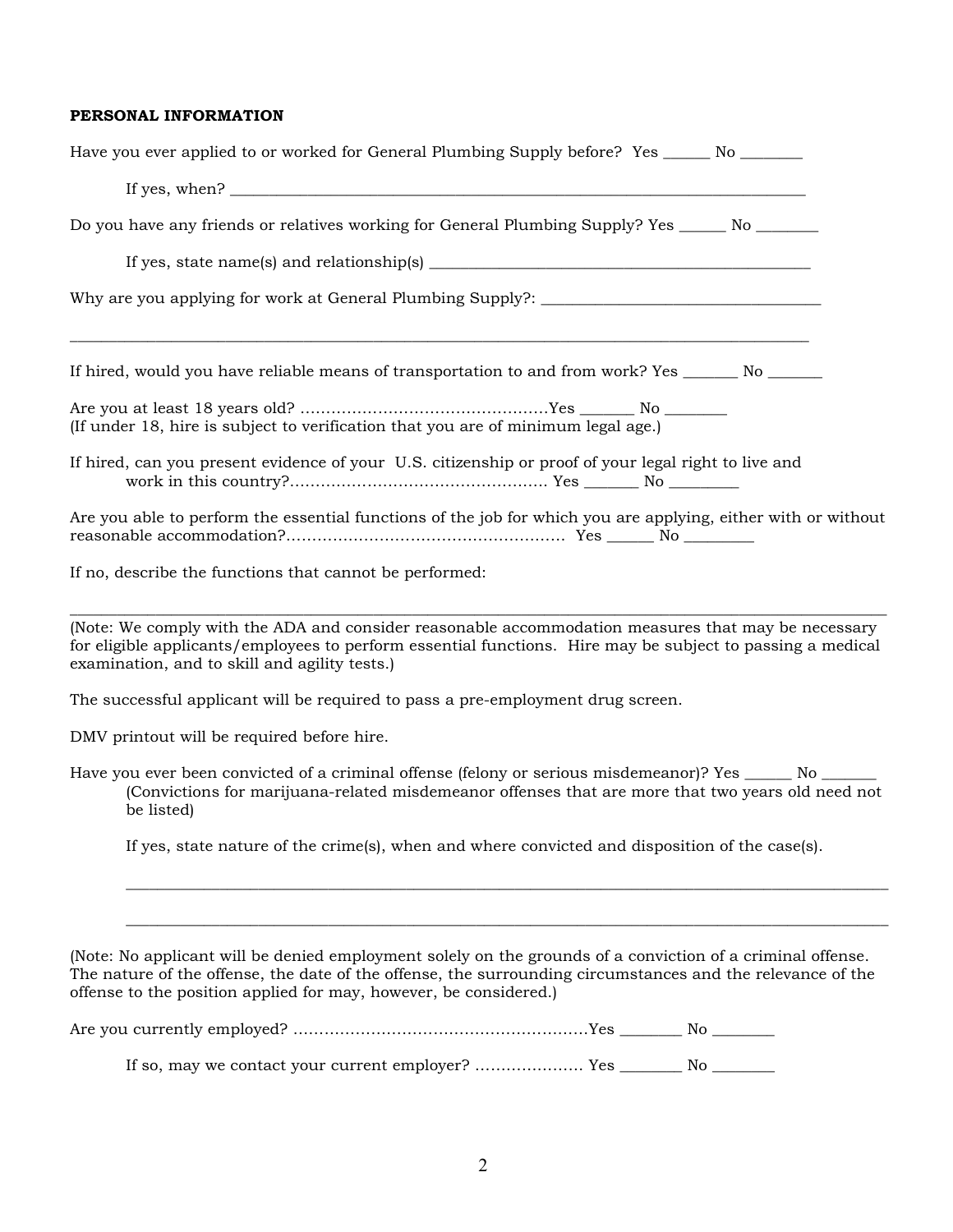## **EDUCATION, TRAINING AND EXPERIENCE**

| <b>School</b>             | <b>Name and Location</b>                                                                                                                                                                                         | Graduated? |      | <b>Years Completed?</b> | Degree or Diploma |
|---------------------------|------------------------------------------------------------------------------------------------------------------------------------------------------------------------------------------------------------------|------------|------|-------------------------|-------------------|
| <b>High School</b>        |                                                                                                                                                                                                                  | <b>Yes</b> | No   |                         |                   |
|                           |                                                                                                                                                                                                                  |            |      |                         |                   |
| College                   |                                                                                                                                                                                                                  |            |      |                         |                   |
| <b>Vocational</b>         |                                                                                                                                                                                                                  |            |      |                         |                   |
| Other (Specify)           |                                                                                                                                                                                                                  |            |      |                         |                   |
|                           | Do you speak, write or understand any foreign languages?  Yes _________ No ________                                                                                                                              |            |      |                         |                   |
|                           |                                                                                                                                                                                                                  |            |      |                         |                   |
|                           | Do you have any other experience, training, qualifications or skills which you feel make you especially<br>suited for work at General Plumbing Supply? If so, please explain.                                    |            |      |                         |                   |
|                           | Answer the following questions if you are applying for a professional position:                                                                                                                                  |            |      |                         |                   |
|                           | Has your license/certification ever been revoked or suspended?  Yes _________ No _______<br>If yes, state reason(s), date of revocation or suspension and date of reinstatement.                                 |            |      |                         |                   |
| <b>EMPLOYMENT HISTORY</b> |                                                                                                                                                                                                                  |            |      |                         |                   |
| resume.                   | List below all present and past employment starting with your most recent employer (last 10 years is<br>sufficient). Account for all periods of unemployment. You must complete this section even if attaching a |            |      |                         |                   |
|                           |                                                                                                                                                                                                                  |            |      |                         |                   |
|                           |                                                                                                                                                                                                                  |            |      |                         |                   |
| No.                       | Street                                                                                                                                                                                                           |            | City | State                   | Zip               |
|                           |                                                                                                                                                                                                                  |            |      |                         |                   |
|                           |                                                                                                                                                                                                                  |            |      |                         |                   |
|                           | Your Supervisor's Name ___________________________________Weekly Pay: Starting ______________________                                                                                                            |            |      |                         |                   |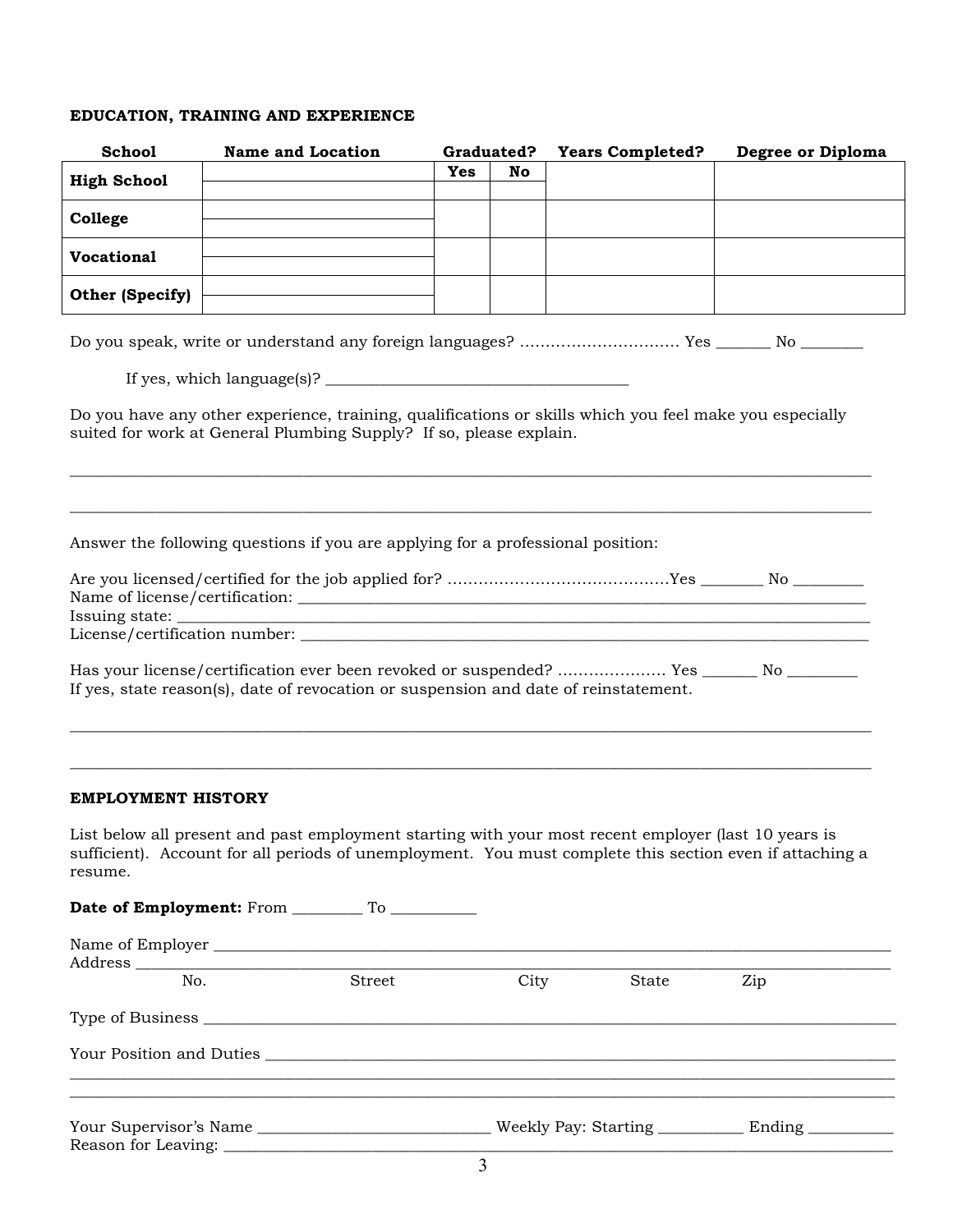| No.<br>Street                                                                                                                                                            | City | State | Zip |
|--------------------------------------------------------------------------------------------------------------------------------------------------------------------------|------|-------|-----|
|                                                                                                                                                                          |      |       |     |
|                                                                                                                                                                          |      |       |     |
|                                                                                                                                                                          |      |       |     |
|                                                                                                                                                                          |      |       |     |
|                                                                                                                                                                          |      |       |     |
| ${\bf Reason\ for\ Leaving:}\ \begin{tabular}{l} {\bf \small Reason\ for\ Leaving:}\ \begin{tabular}{l} {\bf \small Reason\ for\ Leaving:}\ \end{tabular} \end{tabular}$ |      |       |     |
|                                                                                                                                                                          |      |       |     |
|                                                                                                                                                                          |      |       |     |
|                                                                                                                                                                          |      |       |     |
| No.<br>Street                                                                                                                                                            | City | State | Zip |
|                                                                                                                                                                          |      |       |     |
|                                                                                                                                                                          |      |       |     |
|                                                                                                                                                                          |      |       |     |
|                                                                                                                                                                          |      |       |     |
|                                                                                                                                                                          |      |       |     |
|                                                                                                                                                                          |      |       |     |
|                                                                                                                                                                          |      |       |     |
| Street<br>No.                                                                                                                                                            | City | State | Zip |
|                                                                                                                                                                          |      |       |     |
|                                                                                                                                                                          |      |       |     |
|                                                                                                                                                                          |      |       |     |
|                                                                                                                                                                          |      |       |     |
| Reason for Leaving:                                                                                                                                                      |      |       |     |
|                                                                                                                                                                          |      |       |     |

## **MILITARY SERVICE**

Have you obtained any special skills or abilities as the result of service in the military? Yes \_\_\_\_\_ No \_\_\_\_\_

If so, describe:  $\sqrt{\frac{2}{\pi}}$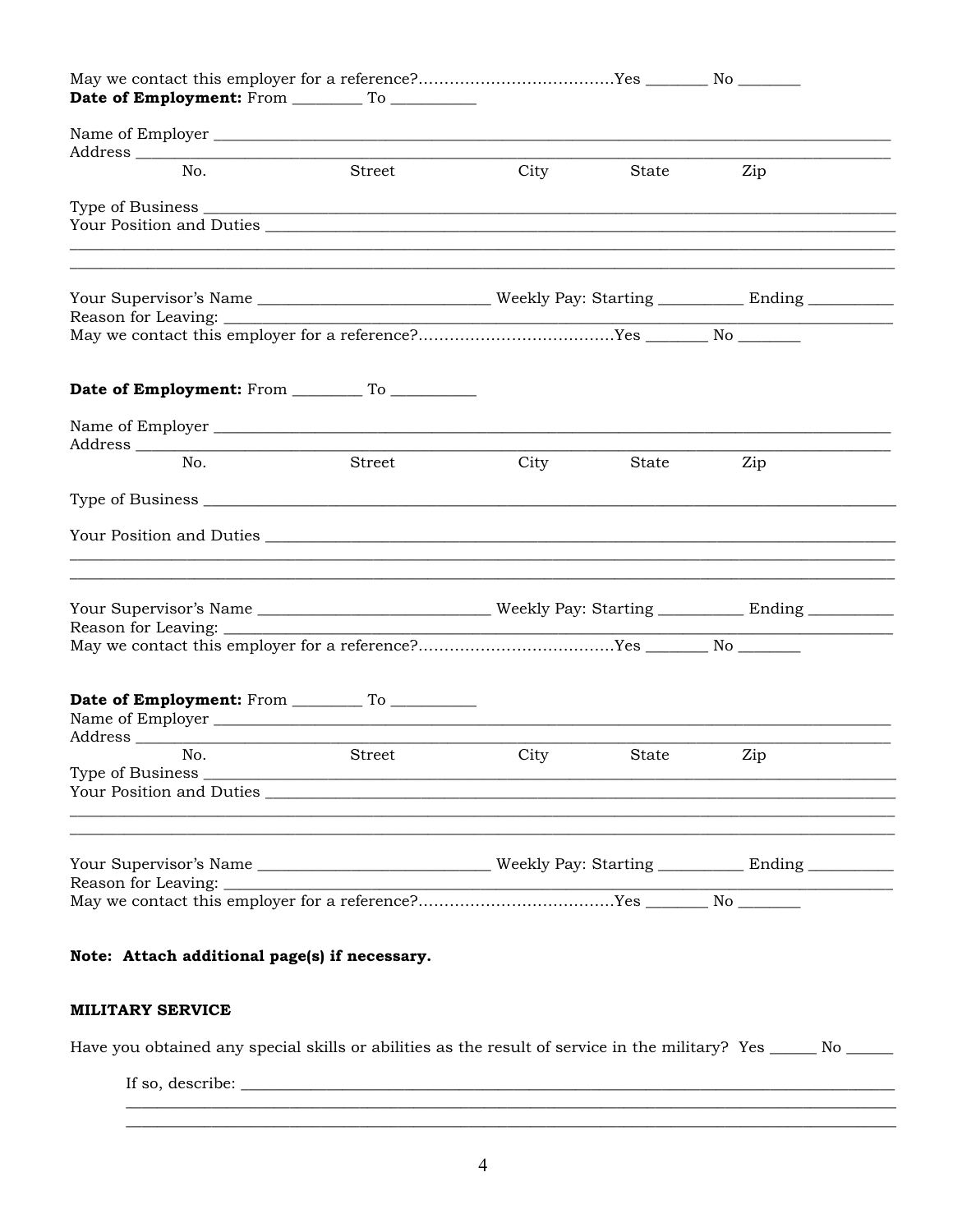### **REFERENCES**

List below three persons not related to you who have knowledge of you work performance within the last three years.

| No. | Street | City | State | Zip |  |  |
|-----|--------|------|-------|-----|--|--|
|     |        |      |       |     |  |  |
|     |        |      |       |     |  |  |
|     |        |      |       |     |  |  |
|     |        |      |       |     |  |  |
| No. | Street | City | State | Zip |  |  |
|     |        |      |       |     |  |  |
|     |        |      |       |     |  |  |
|     |        |      |       |     |  |  |
|     |        |      |       |     |  |  |
| No. | Street | City | State | Zip |  |  |
|     |        |      |       |     |  |  |
|     |        |      |       |     |  |  |

### **PLEASE READ CAREFULLY, INITIAL EACH PARAGRAPH AND SIGN BELOW**

\_\_\_\_\_ I hereby certify that I have not knowingly withheld any information that might adversely affect my chances for employment and that the answers given by me are true and correct to the best of my knowledge. I further certify that I, the undersigned applicant, have personally completed this application. I understand that any omission or misstatement of material fact on this application or on any document used to secure employment shall be grounds for rejection of this application or for immediate discharge is I am employed, regardless of the time elapsed before discovery.

\_\_\_\_\_ I hereby authorize the company General Plumbing Supply Co., Inc. to thoroughly investigate my references, work record, education and other matters related to my suitability for employment and, further, authorize the references I have listed to disclose to the company any and all letters, reports and other information related to my work records, without giving me prior notice of such disclosure. In addition, I hereby release the company, my former employers and all other persons, corporations, partnerships and associations from any and all claims, demands or liabilities arising out of or in any way related to such investigation or disclosure.